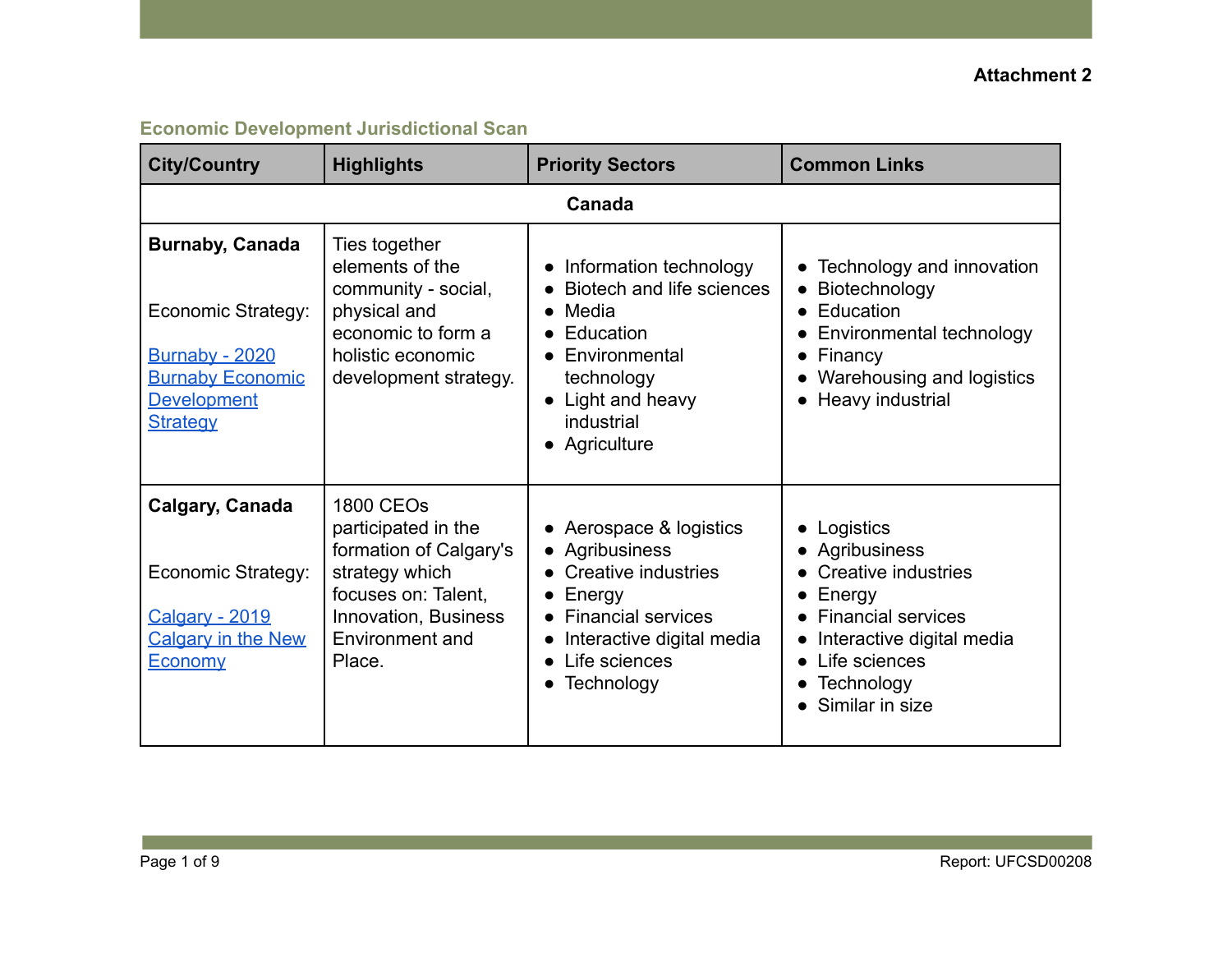| <b>Montreal, Canada</b><br>Economic Strategy:<br><b>Montreal Geared up</b><br>for Tomorrow         | Concentration on<br>limiting urban spread<br>and fostering an<br>integrated approach to<br>territorial<br>development.                                               | • Cultural and creative<br>industries<br>• Life sciences and health<br>technologies<br>Digital industry<br>$\bullet$<br>Mobility and transport<br>Cleantech<br>Manufacturing                  | Creative industries<br>$\bullet$<br>Innovation<br>Manufacturing<br>$\bullet$<br>Life sciences and health<br>$\bullet$<br>technologies               |
|----------------------------------------------------------------------------------------------------|----------------------------------------------------------------------------------------------------------------------------------------------------------------------|-----------------------------------------------------------------------------------------------------------------------------------------------------------------------------------------------|-----------------------------------------------------------------------------------------------------------------------------------------------------|
| Ottawa, Canada<br>Economic Strategy:<br>Economic<br><b>Development Areas</b><br>of Focus (Website) | Leveraging<br>knowledge-based<br>sector, private and<br>public, to create high<br>paying jobs.                                                                       | • Knowledge-based<br>industries<br>• Leveraging private and<br>public research<br>institutions.<br>• Tourism and creative<br>industries<br>• Rural economy<br>• Business Improvement<br>Areas | Knowledge industries<br>Tourism and creative<br>industries<br>• Business Improvement<br>Areas.<br>• Similar size with a large<br>government sector. |
| Quebec City,<br>Canada<br>Economic Strategy:<br><b>A Vibrant City</b><br>(Website)                 | A five year plan<br>directed at<br>entrepreneurial<br>innovation, finance,<br>growth and support<br>services. Goal to<br>make Quebec City an<br>entrepreneurial hub. | Start ups<br>Research<br>• Technology<br>commercialization<br>$\bullet$ Tourism<br>Digital media                                                                                              | • Focus on regional successes<br>• Abundant natural resources<br>High tech clusters<br>• Access to international<br>markets                         |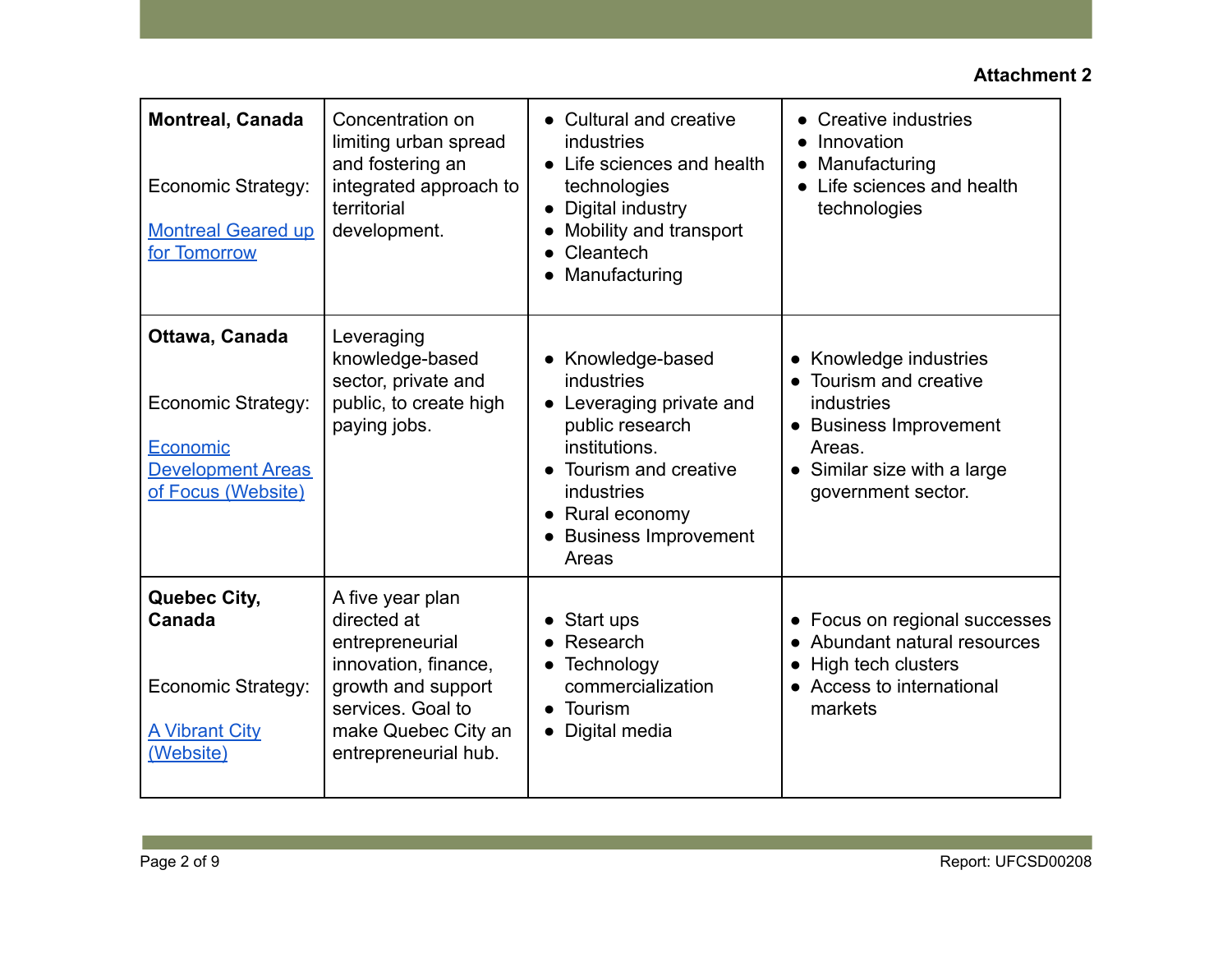| Saskatoon,<br>Canada<br>Economic Strategy:<br>Saskatoon -<br><b>Growing Together</b>                                 | Identify the<br>opportunities to<br>support the use of<br>innovation to advance<br>natural resource<br>sectors, particularly in<br>sustainability. | Education aimed at<br>indigenous people<br>Natural resource based<br>Oil<br>Potash<br>Uranium<br>Wheat<br>Lentils<br>Canola                                                                                                          | • Focus on regional economic<br>development<br>Energy and resource rich<br>• Target innovation and talent<br>attraction<br>• Large indigenous<br>population |
|----------------------------------------------------------------------------------------------------------------------|----------------------------------------------------------------------------------------------------------------------------------------------------|--------------------------------------------------------------------------------------------------------------------------------------------------------------------------------------------------------------------------------------|-------------------------------------------------------------------------------------------------------------------------------------------------------------|
| Toronto, Canada<br>Economic Strategy:<br>Economic<br>Development and<br><b>Culture Divisional</b><br><b>Strategy</b> | Four focus areas.<br>Inclusion and equity,<br>talent and innovation,<br>space and access,<br>and operational<br>excellence.                        | <b>Film</b><br>Life sciences<br>$\bullet$<br>Food and beverage<br>$\bullet$<br>processing<br>green/greentech<br>Aerospace<br><b>Financial services</b><br>Fashion<br>Design<br>Information and smart<br>city technology<br>Education | • Education.<br><b>Financial services</b><br>Information and smart city<br>$\bullet$                                                                        |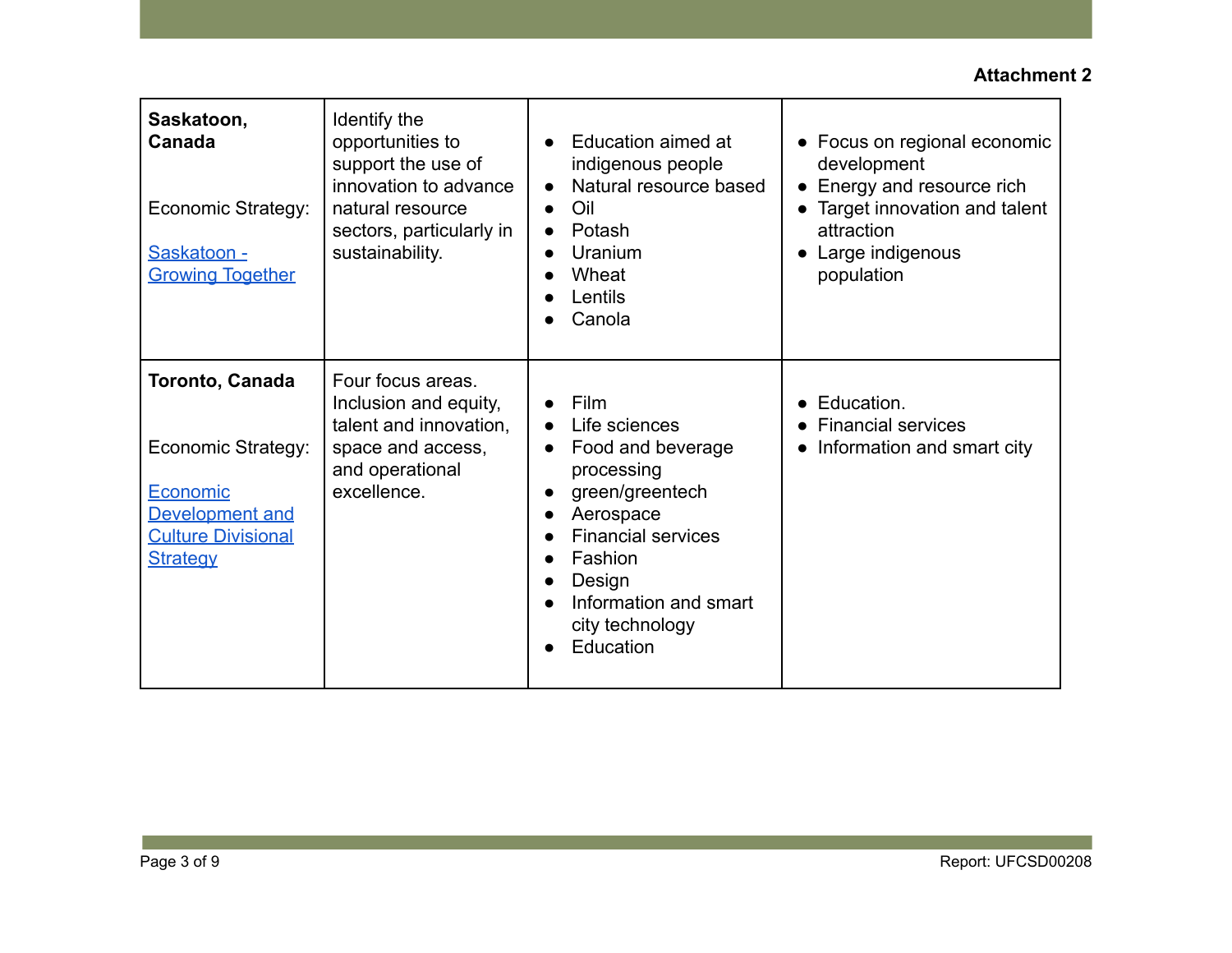| Vancouver,<br>Canada<br>Economic Strategy:<br>Vancouver - 2011<br><b>An Economic</b><br><b>Development Plan</b><br>for the City | Leveraging<br>relationships with<br>surrounding<br>municipalities to<br>enhance economic<br>benefits for all. | Transportation<br>Real estate<br>Film and television<br>Tourism<br>Construction<br>$\bullet$ | Resource based industry<br>$\bullet$<br>Education<br><b>Green City</b><br>$\bullet$<br>Transportation |
|---------------------------------------------------------------------------------------------------------------------------------|---------------------------------------------------------------------------------------------------------------|----------------------------------------------------------------------------------------------|-------------------------------------------------------------------------------------------------------|
| Victoria, Canada<br>Economic Strategy:<br>Victoria - 2020-2041<br><b>Recovery</b><br><b>Reinvention</b><br><b>Resilience</b>    | Supports small<br>businesses while in<br>conjunction preparing<br>for a global economy.                       | • Advanced technology<br>Tourism<br>Education<br>$\bullet$<br>• Large public sector          | Tourism<br>$\bullet$<br>Large public sector base<br>Innovation                                        |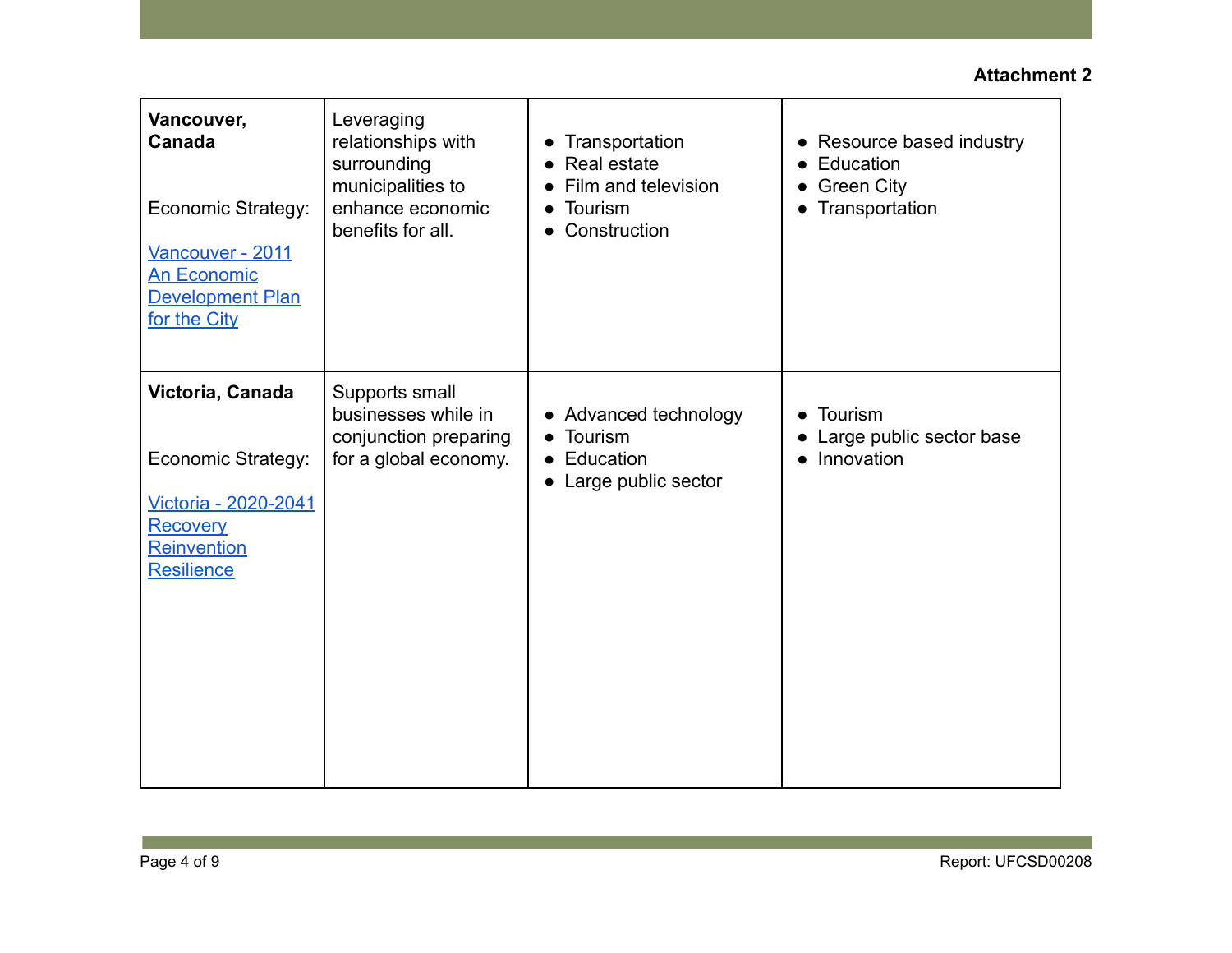| Windsor, Canada<br><b>Economic Strategy:</b><br>Windsor -<br>2018-2022 Five<br>Year Strategic Plan           | Focus is on promoting<br>a workforce and<br>industry that is more<br>tech savvy.                   | Agri-business<br>$\bullet$<br>Food processing<br>Advanced<br>manufacturing<br>Health and life sciences<br>Information technology<br>Logistics and<br>warehousing<br>Cross - border<br>technology<br><b>Professional services</b> | Agribusiness<br>$\bullet$<br>Cannabis<br>Manufacturing<br>Health and life sciences<br>Warehousing and logistics                                                                                                                 |
|--------------------------------------------------------------------------------------------------------------|----------------------------------------------------------------------------------------------------|----------------------------------------------------------------------------------------------------------------------------------------------------------------------------------------------------------------------------------|---------------------------------------------------------------------------------------------------------------------------------------------------------------------------------------------------------------------------------|
| Winnipeg, Canada<br><b>Economic Strategy:</b><br>Economic<br><b>Development</b><br><b>Winnipeg (Website)</b> | A private sector led<br>initiative with the goal<br>of growing Winnipeg's<br>Innovation ecosystem. | • Advanced manufacturing<br>• Aerospace<br>• Agribusiness<br>• Information and<br>communications<br>technology<br>• Creative<br>Energy and environment<br><b>Financial services</b><br>Life sciences<br>Tourism<br>Logistics     | • Advanced manufacturing<br>• Agribusiness<br>• Information communication<br>technologies<br>Creative<br>Energy and environment<br><b>Financial services</b><br>Life sciences<br>Tourism<br>$\bullet$<br>Logistics<br>$\bullet$ |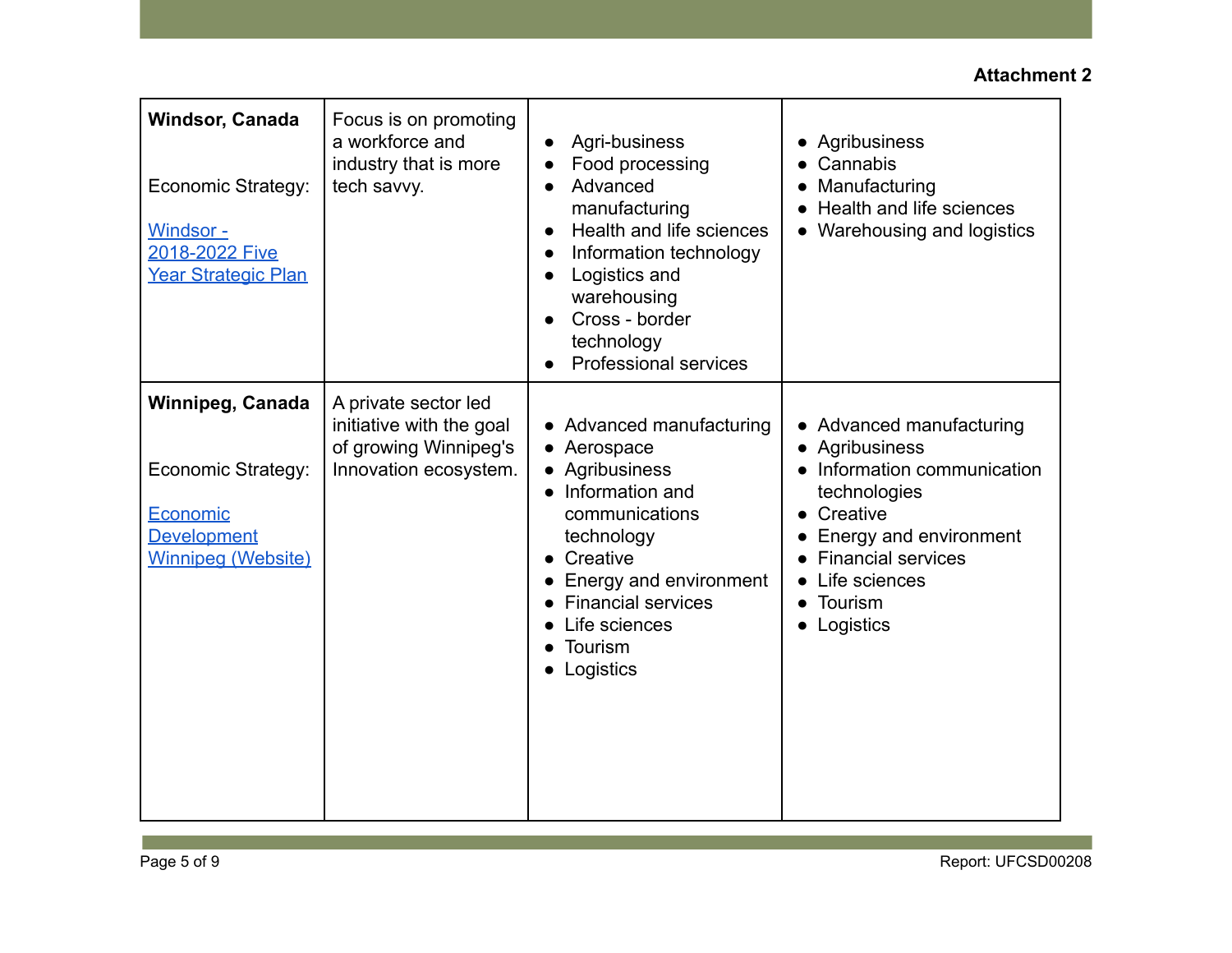| <b>United States</b>                                                                                                           |                                                                                                                                                                                 |                                                                                                                                                                                       |                                                                                                                                                         |
|--------------------------------------------------------------------------------------------------------------------------------|---------------------------------------------------------------------------------------------------------------------------------------------------------------------------------|---------------------------------------------------------------------------------------------------------------------------------------------------------------------------------------|---------------------------------------------------------------------------------------------------------------------------------------------------------|
| Dallas, USA<br>Economic Strategy:<br>Dallas - 2020 Dallas<br><b>Regional Economic</b><br><b>Development Guide</b><br>(Website) | Innovation fund for<br>tech startups, office<br>campus clusters<br>(Industrial<br>Communities, more<br>focused for office).                                                     | Innovation<br>Corporate headquarters<br><b>Professional services</b><br>Telecom<br>Data centers                                                                                       | Low cost of living<br>$\bullet$<br>Education<br>$\bullet$<br>Regional partnerships<br>Heavy airport cargo traffic<br>Trucking and rail hub<br>$\bullet$ |
| Denver, USA<br>Economic Strategy:<br>Denver 2017 -<br><b>JumpStart</b>                                                         | To maintain a<br>relationship<br>management<br>database of the top<br>influential businesses<br>in the city. Assign a<br>rep to each and<br>manage the<br>relationship closely. | • Aerospace<br>• Broadcast and<br>telecommunications<br>• Healthcare and wellness<br><b>Financial services</b><br><b>Bioscience</b><br>Energy<br>Information technologies<br>software | Healthcare<br>$\bullet$<br><b>Financial services</b><br>Energy<br><b>Bioscience</b>                                                                     |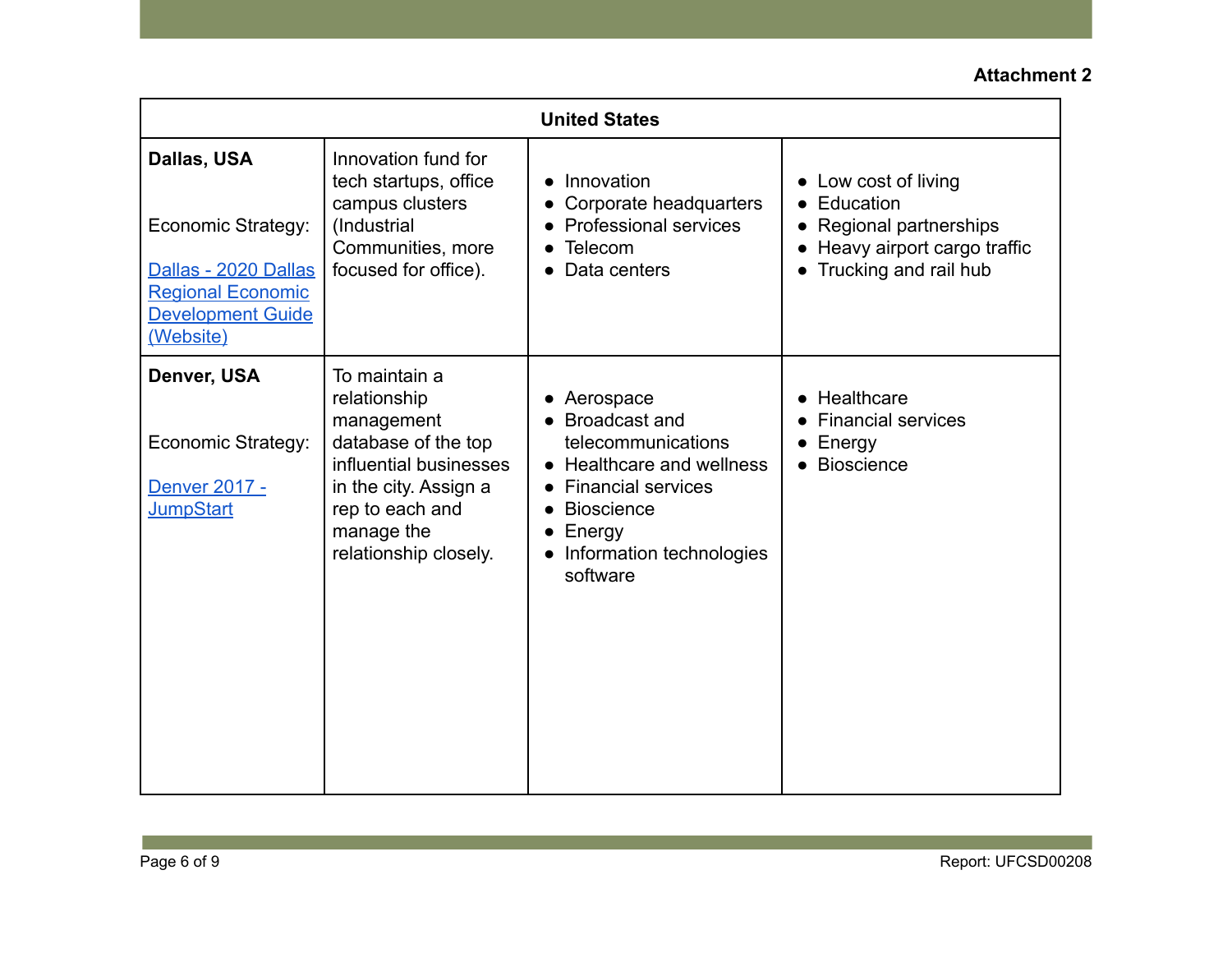| <b>Houston, USA</b><br>Economic Strategy:<br><b>Houston - 2020</b><br><b>Houston Business</b><br><b>Insider</b>                      | Houston understands<br>the upcoming downfall<br>to their energy-based<br>sector and is leading<br>the Energy Transition<br>toward greener<br>technologies. | • Healthcare and life<br>science<br>$\bullet$ Energy<br>Manufacturing<br>Logistics<br>Space (NASA)                                                                                                                                                              | Energy (oil and gas)<br>$\bullet$<br>• Focusing on green energy<br>Education<br>• Regional economic<br>development<br>Innovation<br>Arts and culture<br>• Green City |
|--------------------------------------------------------------------------------------------------------------------------------------|------------------------------------------------------------------------------------------------------------------------------------------------------------|-----------------------------------------------------------------------------------------------------------------------------------------------------------------------------------------------------------------------------------------------------------------|----------------------------------------------------------------------------------------------------------------------------------------------------------------------|
| Kansas, USA<br>Economic Strategy:<br><b>Kansas - 2019</b><br>Comprehensive<br>Economic<br><b>Development</b><br><b>Strategy Plan</b> | The plan is a<br>comprehensive plan<br>that accounts for 119<br>municipalities in nine<br>counties spanning<br>4,400 square miles in<br>two states.        | • Advanced manufacturing<br>• Corporate and<br>professional services<br>Logistics and distribution<br>• Food processing and<br>manufacturing<br>Aerospace and defense<br>Animal health<br><b>Bioscience</b><br>Agriculture<br>• Energy and natural<br>resources | • Strategy is for regional<br>metro Kansas City growth<br>• Similar mid-sized population                                                                             |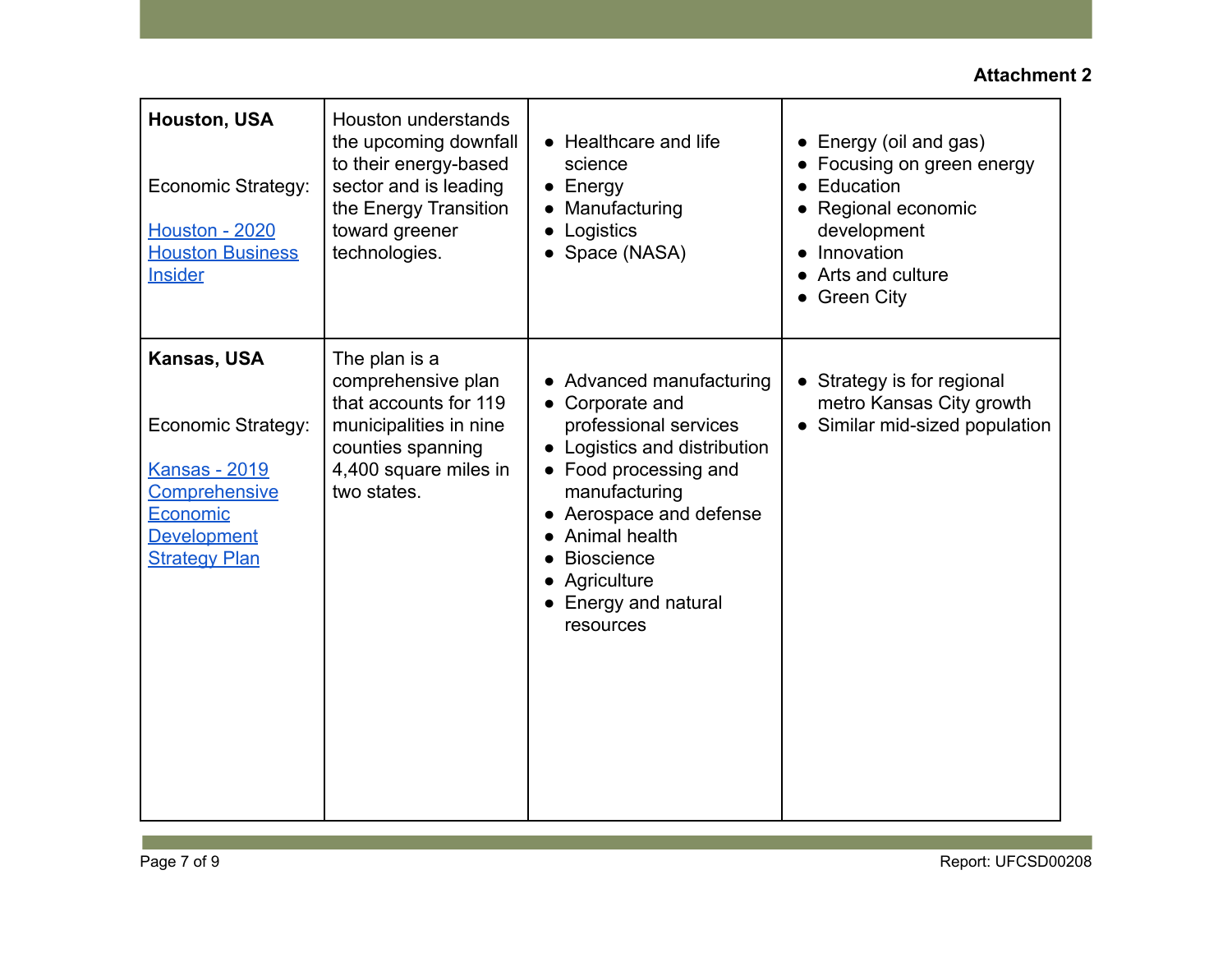| <b>Memphis, USA</b><br>Economic Strategy:<br>Memphis - 2017<br>Comprehensive<br>Economic<br><b>Development</b><br><b>Strategy</b> | Regional<br>collaboration, target<br>industry marketing,<br>workforce<br>development and<br>infrastructure<br>development.                              | • Advanced manufacturing<br>• Agribusiness and<br>technology<br>Corporate and<br>professional services                                                                                                        | Logistics hub, however<br>$\bullet$<br>Memphis relies heavily on<br>FEDEX as its logistics<br>anchor. Also of note is the<br>regional governance<br>strategy: "Develop New<br><b>Capacity and Governance</b><br>for Regional Development" |
|-----------------------------------------------------------------------------------------------------------------------------------|---------------------------------------------------------------------------------------------------------------------------------------------------------|---------------------------------------------------------------------------------------------------------------------------------------------------------------------------------------------------------------|-------------------------------------------------------------------------------------------------------------------------------------------------------------------------------------------------------------------------------------------|
| Portland, USA<br>Economic Strategy:<br><b>Portland - 2019</b><br>Economic<br><b>Development</b>                                   | <b>Local Development</b><br><b>Review System</b><br>(LDRS) for new and<br>non - residential<br>developments that is<br>nimble, predictable<br>and fair. | • High technology industry<br>Manufacturing<br>athletic/outdoor apparel<br>$\bullet$ Healthcare<br>Wholesale trade<br>Software IT growth<br>• Educating and training<br>(30 higher education<br>institutions) | Energy and Clean Tech<br>Tourism<br>Innovation districts                                                                                                                                                                                  |